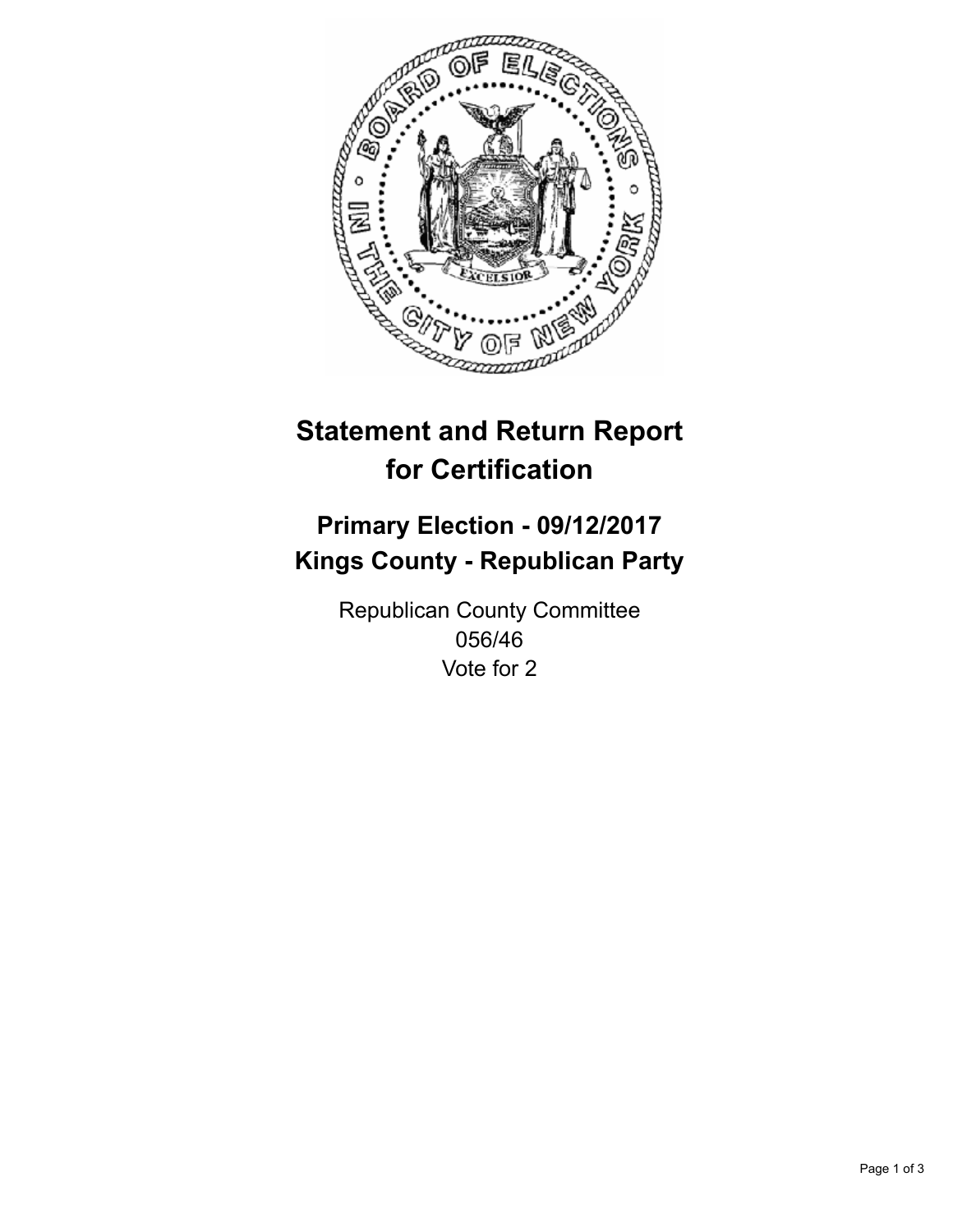

## **Assembly District 46**

| <b>PUBLIC COUNTER</b>                                    | 40 |
|----------------------------------------------------------|----|
| <b>MANUALLY COUNTED EMERGENCY</b>                        | 0  |
| ABSENTEE / MILITARY                                      | 0  |
| AFFIDAVIT                                                |    |
| <b>Total Ballots</b>                                     | 41 |
| Less - Inapplicable Federal/Special Presidential Ballots | 0  |
| <b>Total Applicable Ballots</b>                          | 41 |
| JOHN R. PAPAGNI                                          | 18 |
| KAREN A. FERRARO                                         | 17 |
| KATHERINE SHAMOUN                                        | 5  |
| <b>BARBARA A. SLATTERY</b>                               | 7  |
| <b>Total Votes</b>                                       | 47 |
| Unrecorded                                               | 35 |